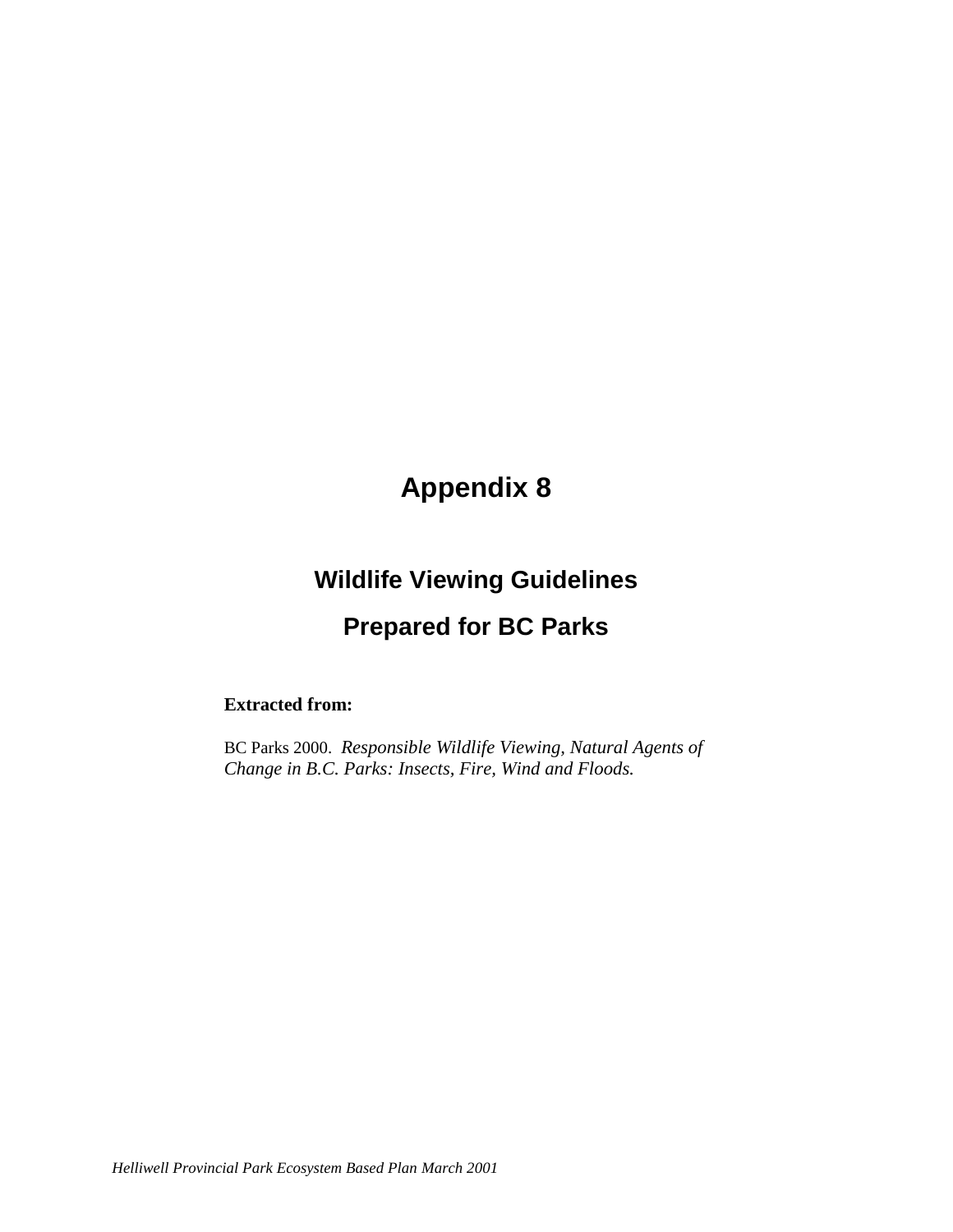The following is a best practices code researched for BC Parks over the last year by Penn & Gunn and Biomedia for BC Parks (BC Parks 2000):

#### **Signs that an animal is being disturbed**

Always be patient and be ready to back off so that your disturbance is minimized. Watch for the following indications animals may be experiencing stress as a result of your behaviour.

- raised head, looking at observers (mammals will point ears in the direction of the observer)
- interruptions of feeding or migratory activities
- displays of nervous behaviour: skittishness, the animal jumps at sounds or movements. Looking directly at an animal may trigger the fright/flight response it naturally has to predators
- birds repeatedly flush, preen, or peck at dirt or foot, bill-wiping; mammals might attempt to shield a calf or pup from a human observer; Harbour seals will abandon their pups and flee the disturbance.
- animal makes alarm calls; birds will repeatedly chirp and chip; mammals vocalize; marine cetaceans (whales, dolphins and porpoises) may disperse and move away, switch from resting to travelling or give aerial displays such as a tail-lob, or breaching.
- displays of aggressive behaviour; animal moves away or lowers head (mammals will bring ears back in preparation for a charge); erect hairs on neck and shoulder; charges directed at intruders

#### **Small Mammals and Bats Guidelines**

- Small mammals are sensitive in spring they need their energy stores for food gathering and territorial activity. Disturbance can lead to breeding failure.
- Feeding any animal harms its ability to survive in nature and resist disease. Fed animals, large or small, are more dangerous to people. Feeding animals in protected areas is illegal.
- Sleeping bats in caves or trees use critical fat reserves to "wake up" and flee from a disturbance. Quickly and quietly leave any place with roosting or hibernating bats.
- Bats will waste precious feeding time when attracted to 'false-bait' tossed up by people seeking to view them.

#### **Forest Birds and Raptors Guidelines**

- too many people calling birds in with recorded bird calls can stress or endanger populations *TIP - make yourself undetectable through the use of hides and drab clothing.*
- avoid going near nests. Your presence may tip off predators that will eat the eggs or young
- bird survival in North American winters is a delicate balance of energy, and millions die each year. Viewing should minimize disturbance to their lives at this time.

### **Reptiles and Amphibians Guidelines**

- Frogs and salamanders cross roads and trails, and reptiles may warm their bodies on the hot tarmac. Drive slowly to avoid hitting them. Watch trails on wet nights in spring and autumn during the breeding migrations of amphibians.
- Basking reptiles are recharging and conserving important energy for growing young or digesting; they need to sit after a meal; especially watch for reptiles on tarmac on hot days while driving.